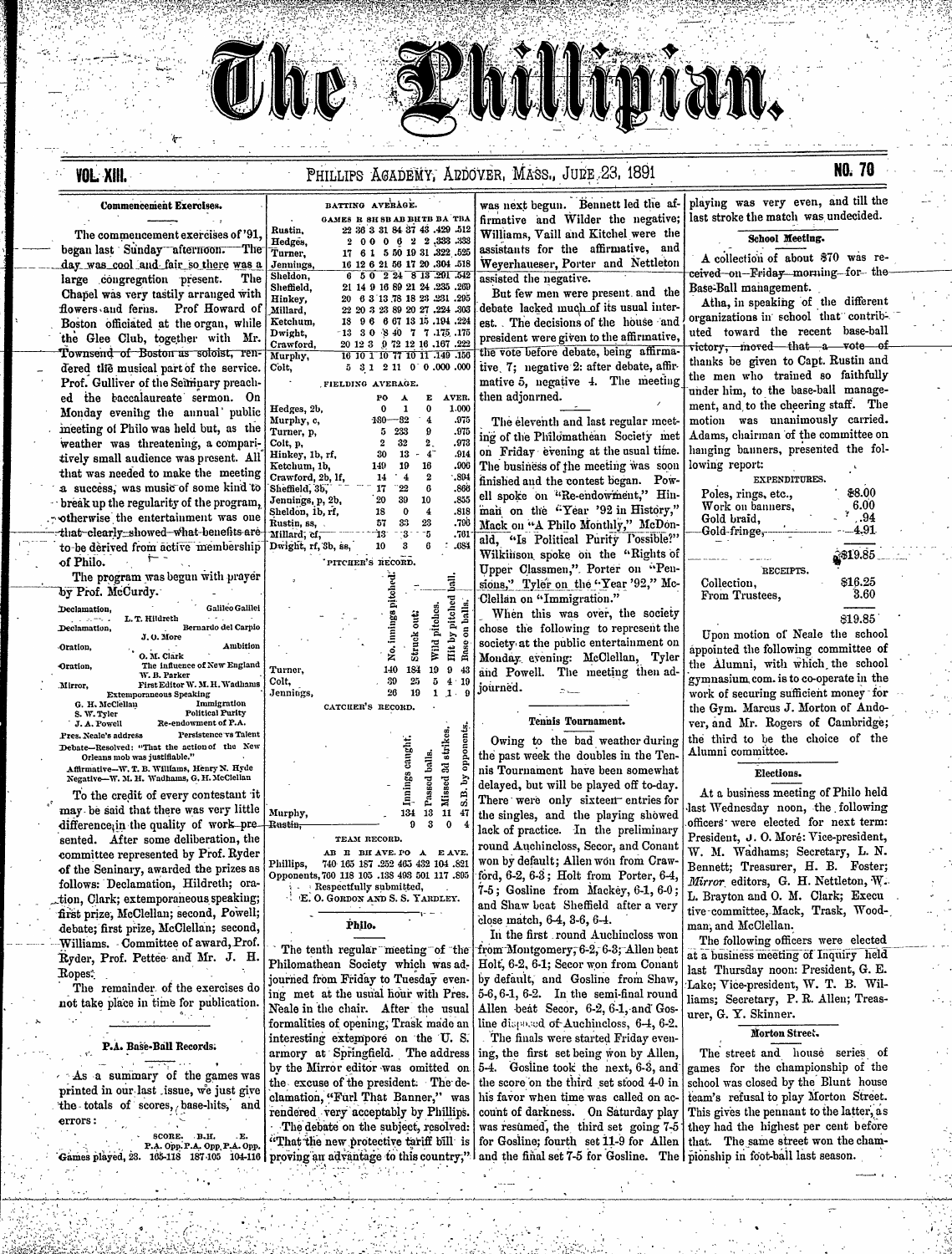| The Phillipian |  |  |
|----------------|--|--|
|                |  |  |

Annual Subscription, \$2.00 G. S. McLAREN, Managing Editor. G. R. ATHA, Business Manager.

EDITORS.

192. G. X. MCLANAHAN. L. W. SMITH, D. L. VAILL. J. O. MORR. J. B. NEXLE, W. M. H. WADHAMS F. E. WEYERHAEUSER W. T. B. WILLIAMS, W. B. PARKER,

M. E. STONE. R. GILMORE.

The Phillipian will be issued every Wednesday and Saturday during the school year except in vacation. All communications must be accompanied by the

writer's full name and address, not necessarily for publication unless so desired.

Communications may be addressed to the Philipian, Andover, Mass., or dropped in the Plillipian<br>box placed in the main hall of the Academy building. The editors do not hold themselves responsible for the opinions of any correspondent.

PHILIPIAN Board meeting is held Wednesday and Saturday noons.

Entered as second-class matter at Andover Post Office.

THE ANDOVER PRESS, PRINTERS

As we look back upon the accomplishments of the year just closed, upon the progress that has been made along all lines of effort that combine to make the Academy life well rounded and complete, we feel that, every student has good reasons to be more proud of his Alma Mater and more devoted to her future welfare than cyer. To our minds the most successful achievement, was that of removing the impression that the Academy is wealthy, thereby making opportunities for the adoption of plans, which, if carried through with the same spirit of enthusiasm in which they were commenced, will bring to Phillips that which it must have if it is to keep its place as the "Rugby of America.".

Our success in athletics is, we believe, unprecedented and the future prospects were never brighter. It must be noticed with feelings of gratification, that this element of school life has at last been placed upon a higher moral basis, and the rivalry between ethe two schools, although just as intense, is assuming a more friendly character; right here we think it is worthy of mention, that the efforts for further endowments drew out a strong class rivalry which increased every man's devotion for his class, and that the athletic victories, following this movement have transferred this class feeling to a devotion for the whole school life that has anited the fellows the closing year has witnessed my into as close a bond of school fellowship | Academy trade increase materially and as can possibly be secured. ".

The literary life seems to have received its share of inspiration, for the work done at the Means speaking, in Philo at its regular weekly meeting as well as in its periodical, The Mirror, is all of a much higher order and reflects much credit upon all efforts in this line of school work.

We regret that we cannot speak in an encouraging way about the religious work of the school during the past year. There are several reasons, concerning the lack of interest, prominent throughout the school and one, we think, was very aptly stated at the meeting Sunday evening, when it was said that, "Inquiry will only he successful in its work here by being able to preserve its own individuality," there has certainly been a period of depression in the religious work, yet we hope that a quiet and steady undergrowth in the right direction has been going on, which will, under the leadership of truly consecrated men, soon come to light with profit.

The Spring Mirror appeared on Friday noon and Philo is assured that the confidence she had in this term's board of editors has not been misplaced, for without doubt, they have produced the best *Mirror* in the history of the society, especially when one considers the fact, that it is generally frarder to secure a good one in spring term than in any other term of the year. The cover is original and unique, the school colors, seal, and wild violets forming a very appropriate combination. The literary work is of a high character, which, together with the essays of the Means prize winners and the President's address, furnishes a good literary treat. The grinds are such that no person need take offense, as personalities of an unpleasant nature are very few.' The cuts are all very suggestive, but the photogravures, we think, are not quite up to the standard this time.

The book in its entirety is another addition to the general progress of the Academy this year, and we wish success to the efforts of the incoming board, feeling assured that they will do their utmost to keep up the standard if they are not able to raise it.

#### Gentlemen of the Academy:

I take advantage of the last edition of the Phillipian to heartily thank every student of the Academy, for their esteemed and unvarying courtesy to me during the school. My business relations with the students have been exceedingly pleasant and I am glad to hear on every hand that my earnest efforts to satisfy the trade of the Academy have been uniformly appreciated. I can honestly say that I hope-next year to again-receive, and merit your patronage. Trusting that every boy in the Academy will pass the summer pleasantly; that a large number of you will return next year and reiterating my cordial thanks for your patronage, I remain

 $\frac{1}{4}$  - Yours respectively,

 $\mathcal{L}$ 

 $\mathcal{P}_{\mathcal{A}}$ 

P.J. Hannon.



10. : 16. Se 32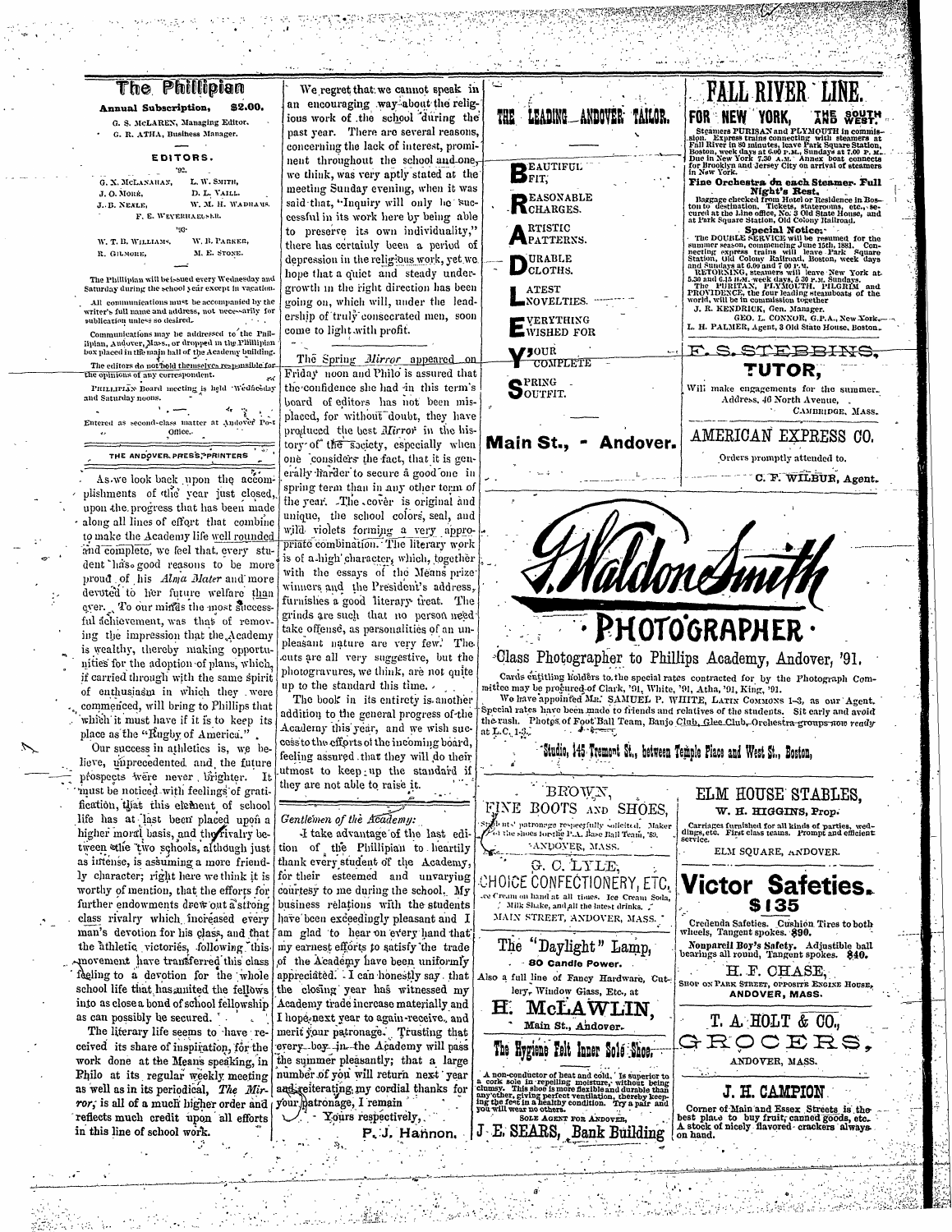